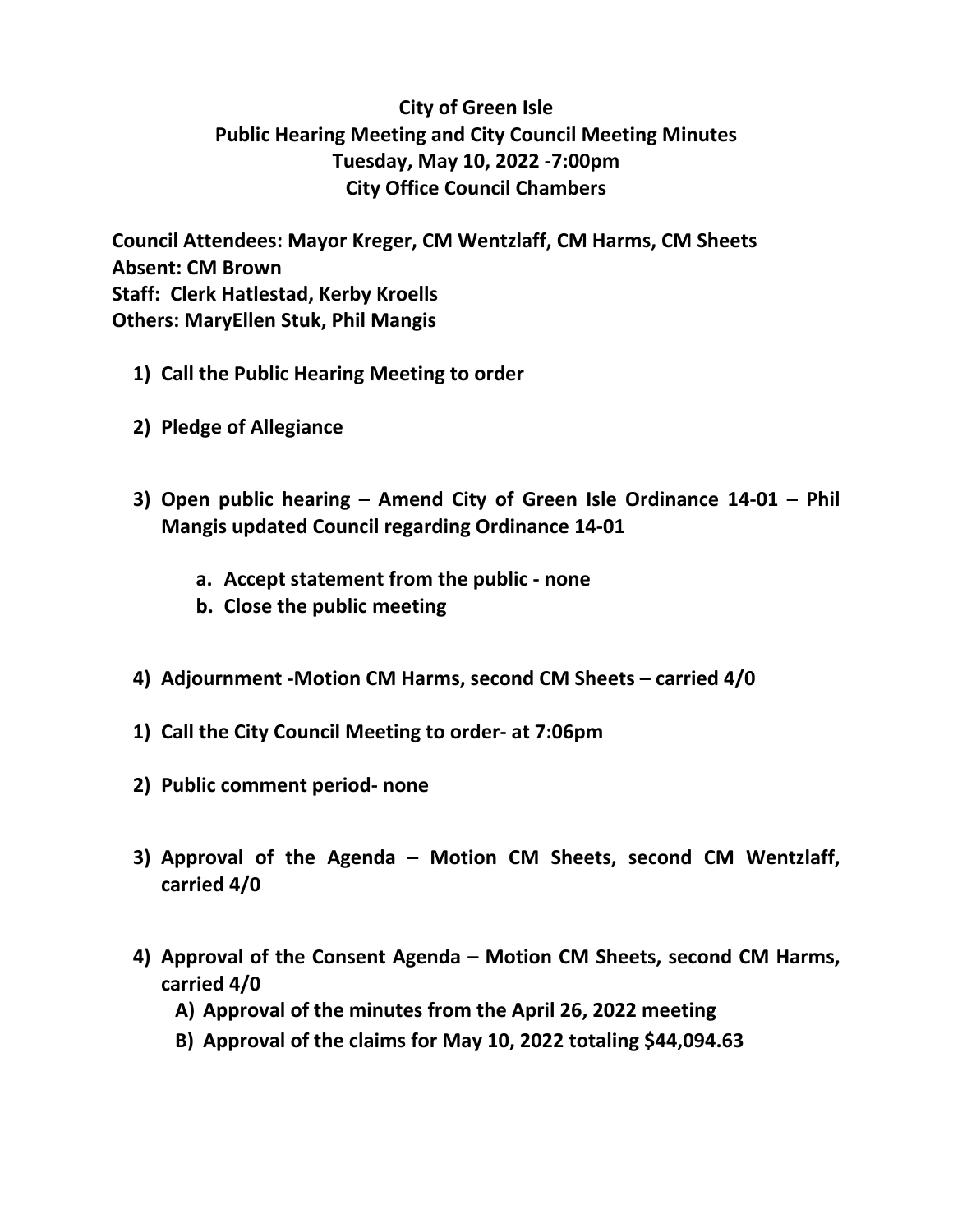- **5) Attorney Arneson- not in attendance**
- **6) ABDO 1st Quarter Report- MaryEllen Stuk presented 1st Qtr report to Council**
	- **a. Motion to accept 1st Qtr report CM Sheets, second CM Harms, carried 4/0**
- **7) Resolution 2022-08- update Phil Mangis- Resolution will be voided as it will not be used – Ordinance 14-01 will be updated**
- **8) Resolution 2022-09 Fund Transfer- Motion CM Wentzlaff, second CM Sheets, carried 4/0**
- **9) Resolution 2022-10- Fund Transfer- Motion CM Harms, second CM Wentzlaff, carried 4/0**
- **10) Resolution 2022-11 Accept Donation to Fire Dept-Motion CM Sheets, second CM Wentzlaff, carried 4/0**
- **11) Update Fee Schedule- Table and Chair Rental**
	- **a. Determine specific verbiage for Resolution Clerk to send fee schedule to Council – Council to provide feedback for resolution**
- **12) EDA- update- CM Wentzlaff updated Council another person has backed out purchasing a lot.**
- **13) Park update- CM Harms updated Council with information on the Archery Range**
- **14) Other**
	- **a. CM Sheets presented updated logos to Council- agreed to move forward with two revisions to present Website community.**
	- **b. CM Harms asking about afterhours regarding City Maintenance worker – City worker was fixing speed limit sign and turning on water at baseball park**
	- **c. Motion CM Wenzlaff, second Sheets to accept After Burner bid to repair City vehicle – carried 4/0**
	- **d. CM Harms reviewed city streets and noted streets that need repairs**
- **15) Adjournment- Motion CM Harms, second CM Wenzlaff, carried 4/0**

## **ATTEST**